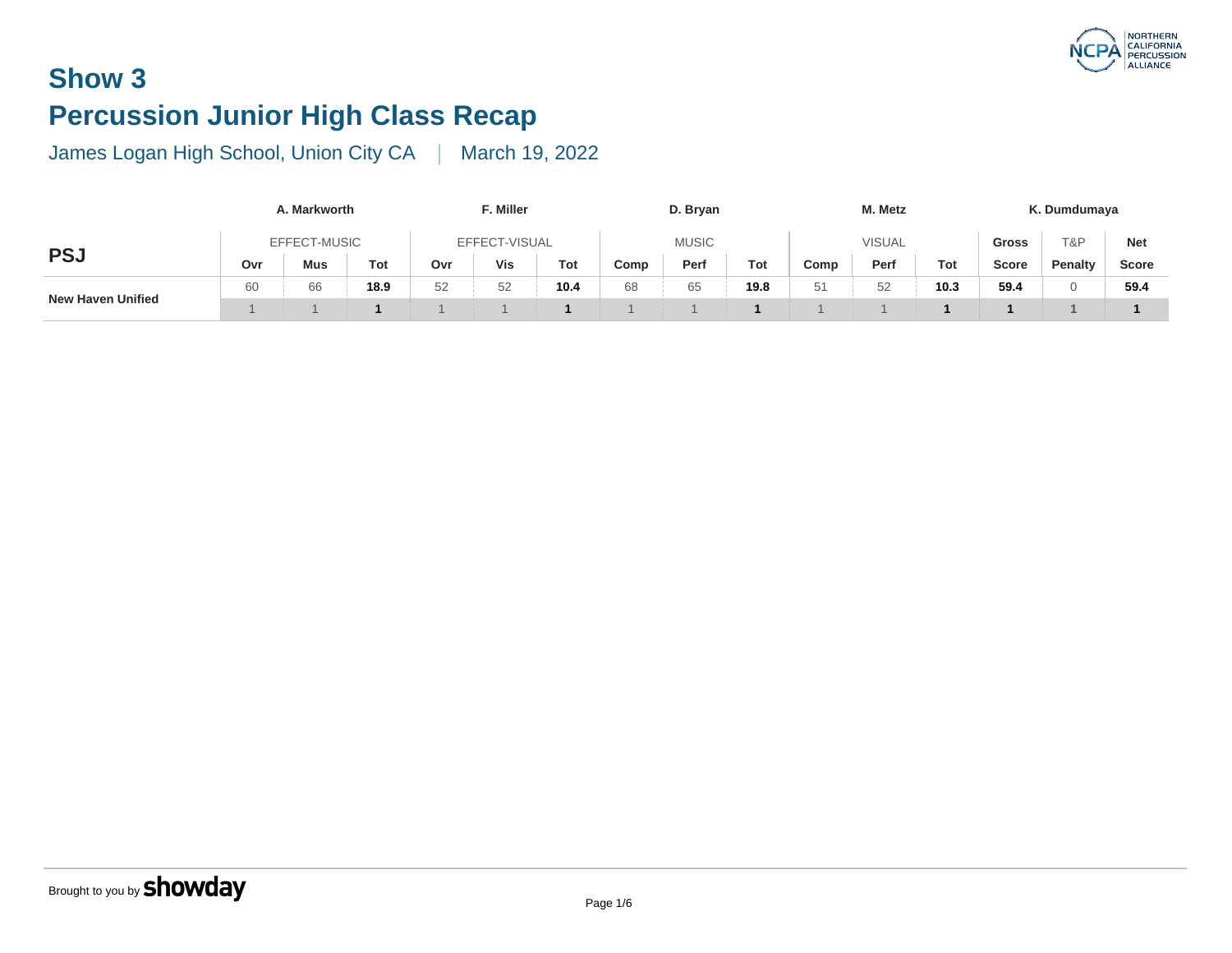# **Show 3 Percussion A Class Recap**

|                                          |               | A. Markworth |              |      | D. Bryan     |              |                |
|------------------------------------------|---------------|--------------|--------------|------|--------------|--------------|----------------|
|                                          |               | ARTISTRY     |              |      | <b>MUSIC</b> | <b>Gross</b> |                |
| <b>PSCA</b>                              | Prog          | Ful          | Tot          | Comp | Perf         | Tot          | <b>Score</b>   |
|                                          | 81            | 76           | 39           | 81   | 77           | 39.3         | 78.3           |
| <b>Price Charter Percussion Ensemble</b> |               |              |              |      |              |              |                |
| <b>Monta Vista HS Concert</b>            | 76            | 75           | 37.7         | 75   | 72           | 36.6         | 74.3           |
|                                          | $\mathcal{D}$ | $\Omega$     | $\mathbf{2}$ | 2    | $\Omega$     | $\mathbf{2}$ | $\overline{2}$ |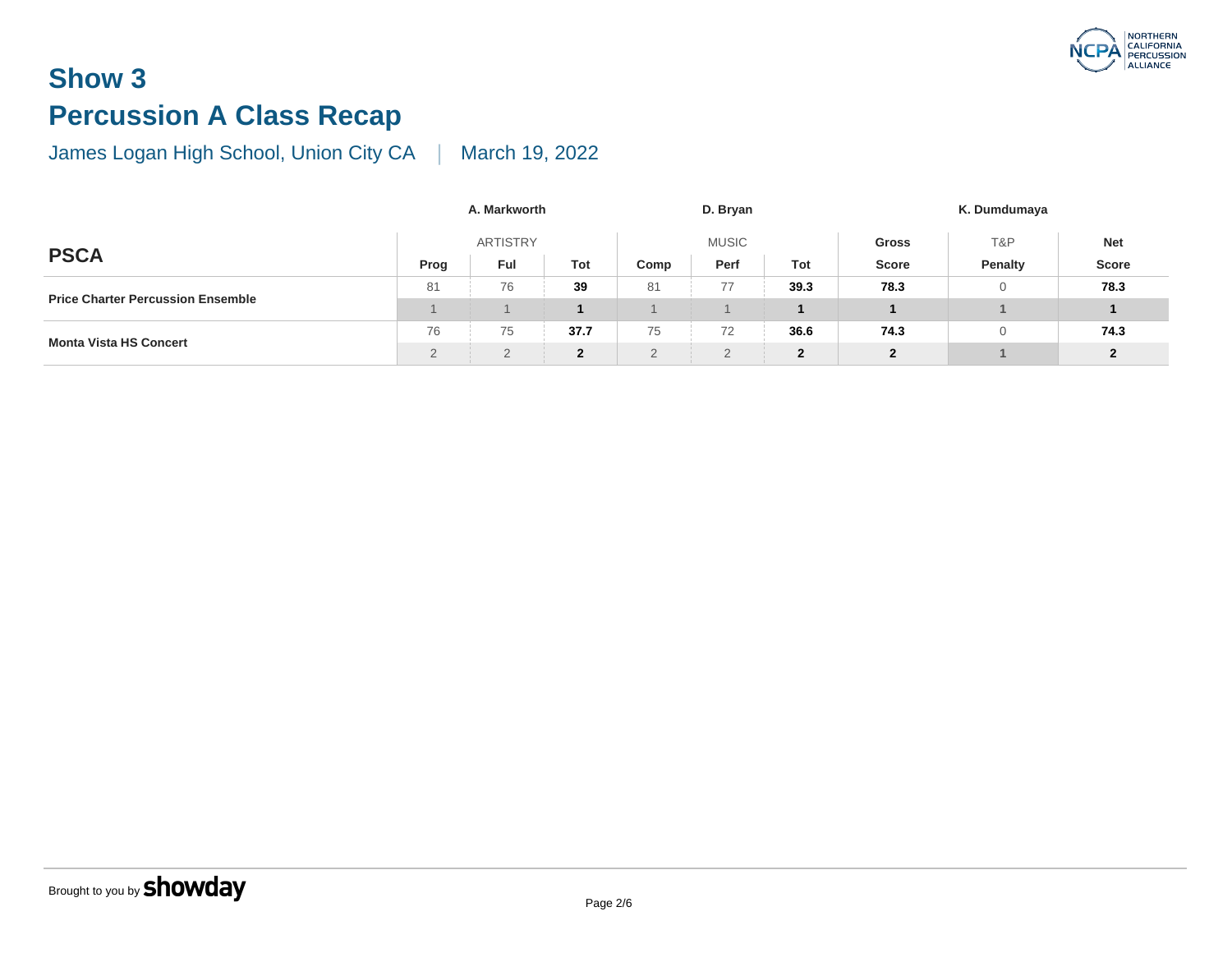# **Show 3 Percussion A Class Recap**

#### James Logan High School, Union City CA | March 19, 2022

|                            | A. Markworth   |                           |                  |                | F. Miller      |                 |                           | D. Bryan       | M. Metz          |                |                |                         |  |
|----------------------------|----------------|---------------------------|------------------|----------------|----------------|-----------------|---------------------------|----------------|------------------|----------------|----------------|-------------------------|--|
|                            | EFFECT-MUSIC   |                           |                  |                | EFFECT-VISUAL  |                 |                           | <b>MUSIC</b>   |                  | <b>VISUAL</b>  |                |                         |  |
| <b>PSA</b>                 | Ovr            | <b>Mus</b>                | Tot              | Ovr            | <b>Vis</b>     | Tot             | Comp                      | Perf           | Tot              | Comp           | Perf           | To                      |  |
| <b>Mountain House HS</b>   | 79             | 82                        | 24.15            | 77             | 75             | 15.2            | 84                        | 82             | 24.8             | 76             | 72             | 14.                     |  |
| Percussion                 | $\mathbf{1}$   | $\mathbf{2}$              | $\mathbf{1}$     | $\overline{4}$ | $6\,$          | $5\phantom{.0}$ | $\mathbf{1}$              | $\mathbf{1}$   | $\mathbf{1}$     | $\overline{2}$ | $\overline{2}$ | $\mathbf{2}$            |  |
|                            | 77             | 83                        | 24               | 75             | 78             | 15.3            | 81.5                      | 80             | 24.15            | 70             | 66             | 13.                     |  |
| <b>Branham HS</b>          | $\overline{2}$ | $\mathbf{1}$              | $\boldsymbol{2}$ | 5              | 3              | 4               | $\ensuremath{\mathsf{3}}$ | $\overline{2}$ | $\overline{2}$   | $6\,$          | 6              | $\bf 6$                 |  |
| James C. Enochs HS Winter  | 63             | 68                        | 19.65            | 79             | 83             | 16.2            | 83                        | 79             | 24.1             | 78             | 75             | 15.                     |  |
| Percussion                 | 10             | 6                         | $\overline{7}$   | 3              | 1              | $\overline{1}$  | $\overline{2}$            | 3              | $\mathbf{3}$     | $\overline{1}$ | $\mathbf{1}$   | 1                       |  |
|                            | 66             | 63                        | 19.35            | 81             | 77             | 15.8            | 77                        | 74             | 22.5             | 74             | 70             | 14.                     |  |
| <b>American Canyon HS</b>  | $\overline{7}$ | 11                        | 9                | $\mathbf{1}$   | $\overline{4}$ | 3               | 6                         | 5              | $\sqrt{5}$       | 3              | 3              | 3                       |  |
| <b>Amador Valley HS A</b>  | $72\,$         | 75                        | 22.05            | 71             | 71             | 14.2            | 78                        | 72             | 22.2             | 65             | 64             | 12.                     |  |
|                            | $\overline{4}$ | $\ensuremath{\mathsf{3}}$ | 4                | 9              | 10             | 10              | $\sqrt{5}$                | $\,8\,$        | $\overline{7}$   | 10             | 8              | $\bf8$                  |  |
| <b>Mountain View HS</b>    | 71             | 73                        | 21.6             | 80             | 81             | 16.1            | 76.5                      | 73             | 22.25            | 71             | 67             | 13.                     |  |
|                            | $\,$ 5 $\,$    | $\,$ 5 $\,$               | 5                | $\overline{2}$ | $\overline{2}$ | $\overline{2}$  | $\overline{7}$            | $\overline{7}$ | 6                | 5              | 5              | 5                       |  |
|                            | 62             | 61                        | 18.45            | 72             | 73             | 14.5            | 71                        | 68             | 20.7             | 72             | 68             | 14                      |  |
| <b>John Swett HS</b>       | 11             | 12                        | 12               | 8              | 8              | 8               | 12                        | 13             | 13               | $\overline{4}$ | $\overline{4}$ | $\overline{\mathbf{r}}$ |  |
|                            | 74             | 74                        | 22.2             | 73             | 76             | 14.9            | 75                        | 71             | 21.7             | 67             | 60             | 12.                     |  |
| <b>Dublin HS</b>           | $\sqrt{3}$     | $\overline{4}$            | 3                | $\overline{7}$ | 5              | 6               | 8                         | $\overline{9}$ | 9                | 8              | 12             | 11                      |  |
| <b>Livermore HS Winter</b> | 64             | 60                        | 18.6             | 70             | 74             | 14.4            | 74                        | 70.5           | 21.5             | 66             | 62             | 12.                     |  |
| Percussion                 | $\mathsf g$    | 13                        | 11               | 10             | $\overline{7}$ | 9               | 10                        | $10$           | $10$             | 9              | 11             | $\boldsymbol{9}$        |  |
|                            | 65             | 65                        | 19.5             | 74             | 72             | 14.6            | 81                        | 77             | 23.5             | 68             | 65             | 13.                     |  |
| <b>Castro Valley HS</b>    | $\,8\,$        | $\hbox{9}$                | 8                | 6              | $\hbox{9}$     | $\overline{7}$  | $\overline{4}$            | $\overline{4}$ | $\boldsymbol{4}$ | $\overline{7}$ | $\overline{7}$ | $\overline{7}$          |  |
|                            | 67             | 67                        | 20.1             | 63             | 59             | 12.2            | 70.5                      | 70             | 21.05            | 64.5           | 63             | 12.7                    |  |
| Vanden HS                  | 6              | $\overline{7}$            | 6                | 12             | 14             | 12              | 13                        | 11             | 11               | 11             | 9              | 10                      |  |
|                            | 58             | 64                        | 18.3             | 68             | 66             | 13.4            | 72                        | 69             | 21               | 63             | 58             | 12.                     |  |
| Oak Grove HS               | 13             | 10                        | 13               | 11             | 11             | 11              | 11                        | 12             | 12               | 13             | 14             | 14                      |  |
|                            | 54             | 58                        | 16.8             | 59             | 62             | 12.1            | 69                        | 65             | 19.9             | 64             | 59             | 12.                     |  |
| <b>Vintage HS</b>          | 14             | 14                        | 14               | 14             | 12             | 13              | 14                        | 14             | 14               | 12             | 13             | 13                      |  |
|                            |                |                           |                  |                |                |                 |                           |                |                  |                |                |                         |  |

Brought to you by **Showday**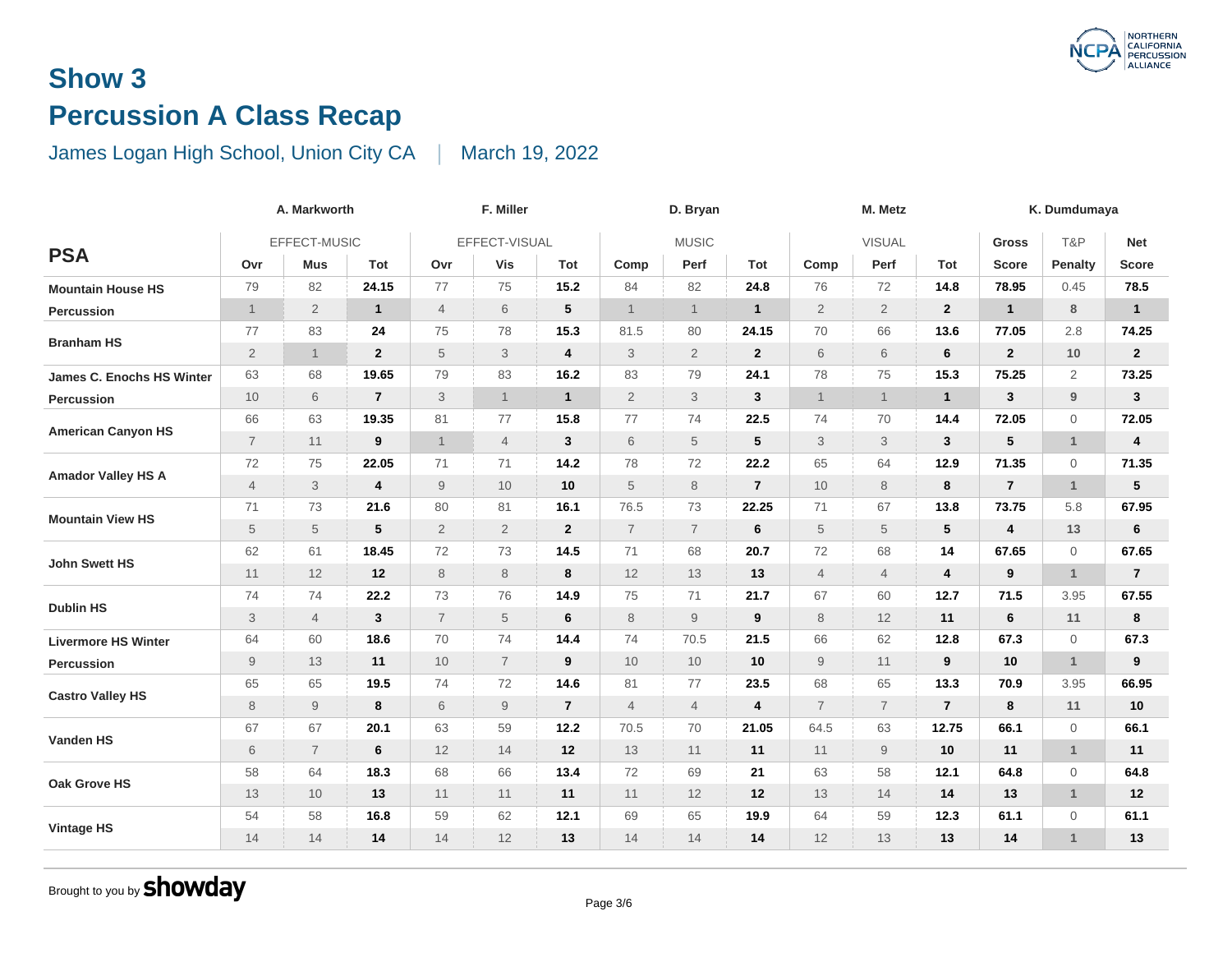# **Show 3 Percussion A Class Recap**

|                        | A. Markworth |     |                 |               | F. Miller |     |          | D. Bryan     | M. Metz       |      |      |           |  |
|------------------------|--------------|-----|-----------------|---------------|-----------|-----|----------|--------------|---------------|------|------|-----------|--|
|                        | EFFECT-MUSIC |     |                 | EFFECT-VISUAL |           |     |          | <b>MUSIC</b> | <b>VISUAL</b> |      |      |           |  |
| <b>PSA</b> (continued) | Ovr          | Mus | Tot             | Ovr           | Vis       | Tot | Comp     | Perf         | Tot           | Comp | Perf | <b>To</b> |  |
|                        | 61           | 66  | 19.05           | 60            | 60        | 12  | 74.5     | 73.5         | 22.15         | 62   | 62.5 | 12.4      |  |
| Los Gatos HS           | 12           | 8   | 10 <sup>°</sup> | 13            |           | 14  | $\Omega$ |              | 8             | 14   | 10   | 12        |  |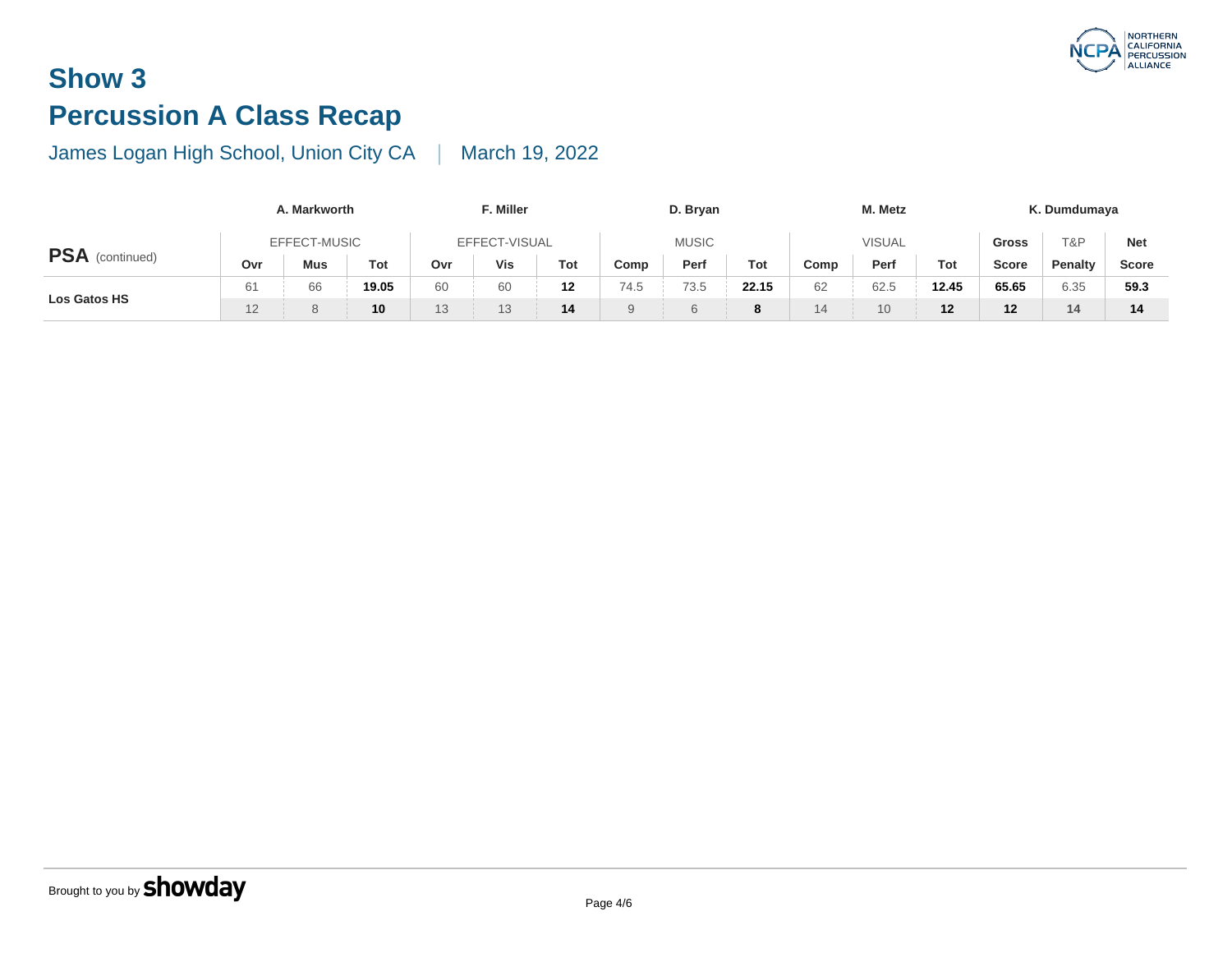# **Show 3 Percussion Open Class Recap**

|                         | A. Markworth   |                |              |                | F. Miller    |                |                | D. Bryan     | M. Metz        |                |                                                     |              |  |
|-------------------------|----------------|----------------|--------------|----------------|--------------|----------------|----------------|--------------|----------------|----------------|-----------------------------------------------------|--------------|--|
| <b>PSO</b>              | EFFECT-MUSIC   |                |              | EFFECT-VISUAL  |              |                |                | <b>MUSIC</b> | <b>VISUAL</b>  |                |                                                     |              |  |
|                         | Ovr            | <b>Mus</b>     | Tot          | Ovr            | Vis          | Tot            | Comp           | Perf         | Tot            | Comp           | Perf                                                | To           |  |
|                         | 76             | 80             | 23.4         | 81             | 83           | 16.4           | 78             | 75           | 22.8           | 83             | 81                                                  | 16.          |  |
| <b>Foothill HS Open</b> |                |                |              | $\overline{2}$ |              |                | $\overline{2}$ |              | $\overline{2}$ |                |                                                     |              |  |
|                         | 73             | 75             | 22.2         | 82             | 80           | 16.2           | 75             | 73           | 22.1           | 78             | 75                                                  | 15.          |  |
| <b>Granite Bay HS</b>   | $\overline{2}$ | $\overline{2}$ | $\mathbf{2}$ |                | $\Omega$     | $\overline{2}$ | 3              | $\mathbf{Q}$ | 3              | $\overline{2}$ | $\overline{2}$                                      | $\mathbf{2}$ |  |
|                         | 71             | 70             | 21.15        | 77             | 76           | 15.3           | 80             | 76           | 23.2           | 74             | 74<br>$\left( \begin{array}{c} \end{array} \right)$ | 14.          |  |
| <b>Monta Vista HS</b>   | 3              | 3              | 3            | 3              | $\circ$<br>J | 3              |                |              |                | 3              | 3                                                   | 3            |  |